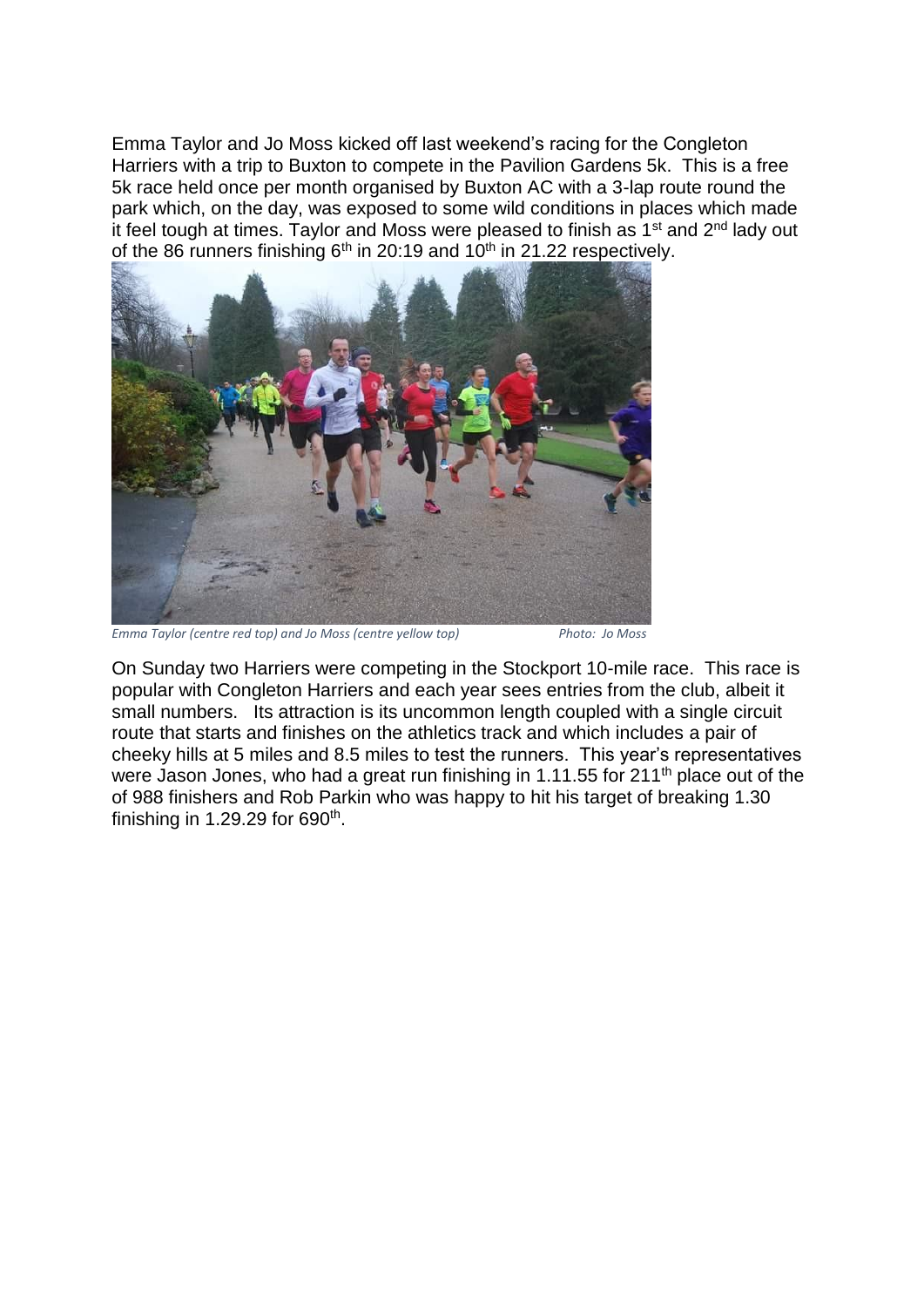

*Rob Parkin Phot: R Parkin*

A much larger contingent of Harriers chose to enter the Tatton Yule 10k Yomp on the Sunday. Another popular festive December race with lots of Christmas fancy dress in evidence. Helen Jeffery was the first Harrier home out of the 1494 competitors finishing 104<sup>th</sup> in 49:07. Then came Ellie Dick, 140<sup>th</sup> in 50:31, Nigel Poole, 182<sup>nd</sup> in 52:26, Polly Kennerley 407<sup>th</sup> in 58:22, Debbie Hill 408<sup>th</sup> in 58:22 and Sandra Poole 1296th in 84:20.

Also out on Sunday were Jo and Chris Moss with Bryan Lomas and Lucy Rusbridge who were competing as two teams in the Peak Raid 3 event from Baslow. This is a mountain marathon type orienteering event. Maps showing the various checkpoints are given out at the start and then it's the runner's own route choices to navigate their way between the checkpoints to achieve the highest possible score whilst not exceeding the 3 hour limit as 20 points are deducted for each minute over the 3 hours. So no pressure you'll understand! The event area was open moorland / wooded area with some hard to locate checkpoints where the Harriers could sometimes use paths and sometimes had to tackle harder and much slower travelling over the pathless open moors / boggy ground. The weather was cold but clear so decent winter day for this type of event and a good test of navigational skills.